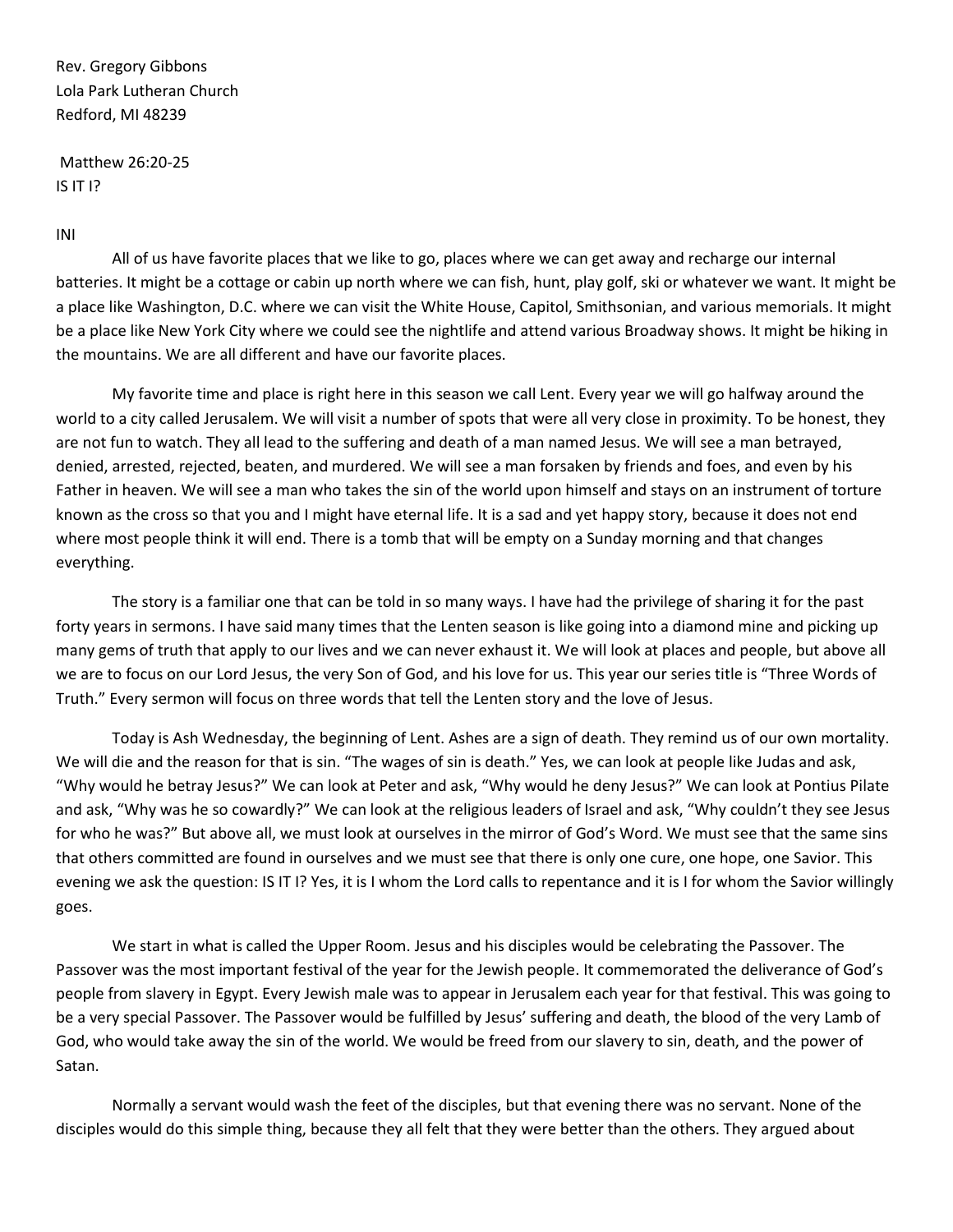which of them was the greatest. Who would sit at the places of honor next to our Lord? They couldn't be bothered with such menial tasks themselves.

Suddenly, our Lord got up, took off his outer garment, and got down on his hands and knees and began to wash the disciples' feet himself. They would not do this simple task, because they considered it to be beneath them, but our Lord Jesus would do it out of love. I would imagine that the room got very quiet as they all were ashamed by their actions, or lack of them.

And then would come a bombshell. As they began their last meal together, Jesus was troubled in spirit and said, "Truly I say to you, one of you will betray me." Wow! You could have heard a pin drop. And then very quietly, one by one, they began to ask Jesus the question: "Is it I, Lord? Is it I? Is it I?" Even Judas who knew that he was the one would ask the question. He still thought that Jesus didn't know.

"Is it I?" Each of the apostles was expecting that Jesus would answer, "No, you would never do such a thing!" At this point the apostles were not filled with pride or self-confidence. They were filled with grief that such a thing could happen. They knew that Jesus could read hearts. They knew that Jesus knew all things. They were prompted by fears and doubts. Could I possibly do such a thing?

They looked at their hearts in the mirror of God's Law and realized that they were indeed capable of doing such a thing. They looked at their time with Jesus. They knew how many times they had failed to trust him. They could see no possible answer when a crowd of 5000 people were hungry and there were only a few dinner rolls and pieces of fish. Whey could see no possible answer when they were on the Sea of Galilee and a violent storm arose. They could see no possible answer when Lazarus had died, and his body was in the grave for four days already. They could see no possible answer for the blind, the deaf, the lame, the lepers, the demon-possessed. And then they saw Jesus' answer to every one of those things and more. They all saw those things, even Judas. Judas had even been sent out as a missionary and preached the gospel. How could he do such a thing?

How could I do such a thing? We examine our hearts and look at what is there. We think of all the things that we have done in the past that fill us with shame. There is the greed, the lust, the envy, the hatred, the anger, the thoughtlessness, the lack of gratitude. Sometimes we may do a pretty good job of hiding these things from others. We can't hide them from ourselves and especially from God. There are sins that stick with us and there are sins that we have forgotten. Every now and then, we are reminded of something that we did or said in our past. We can't do anything about them now. We can't apologize to someone who is no longer here, but we are troubled.

The truth is that there is no sin of which we are not capable of committing. There are many shameful things that we have done and certainly thought. By the grace of God, there are some actual sins that we have not committed, but we are capable of them. We never want to give Satan an opening. We know what Peter would say and do later that evening as he would declare that he would never deny Jesus and he did so three times. We remember that Satan is first of all the tempter. He makes us believe that somehow some crazy thing is good for us, and when we buy his lies, he then accuses us telling us that God would never forgive us for what we did. He wants to convince us that we have no hope whatsoever.

Sin is not like having a cold. It is a disease and it is terminal. It always leads to death. A drive past cemeteries and funeral homes should convince us of that. We must realize our natural condition. On Ash Wednesday we are reminded that we are but dust, and to dust we will return. As we examine our hearts, we see that it is I. The Lord calls me to repentance. I sin, not just occasionally, but each and every day. I sin against God and I sin against my fellow man. I sin in my thoughts, my words, and my actions. I sin unknowingly and I sin, knowing very well what I am doing.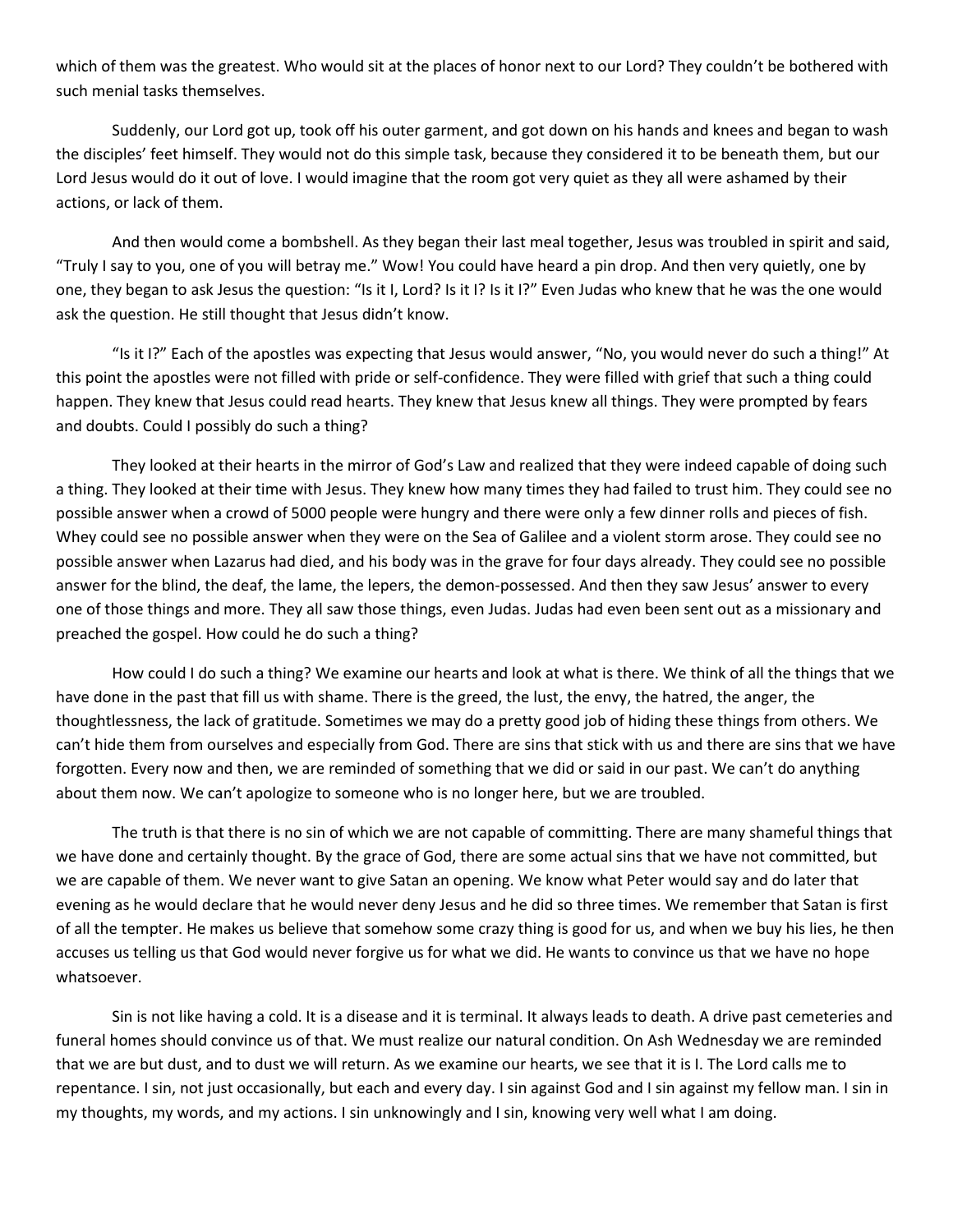As we enter the Upper Room, we are called to repentance, knowing that we are guilty of sin. But we also see our Lord Jesus who loves us with a love that we can never fully comprehend. He confronts us with our sin and that is necessary. A doctor must tell us the truth. It does no good when we have cancer and he tells us to go home and take a couple of aspirin. He must attack the disease and sin is a fatal disease. It does us no good to think that it will go away by itself or that we can somehow reach a point where we can save ourselves. We are helpless. Jesus exposes the flimsy façade we want to hide behind. He points us to himself, who he is and why he came.

"The Son of Man goes as it is written of him." Jesus is the Son of Man. He is both God and man in one being. He came from heaven and took on human flesh. He became our brother. Jesus was fully human. He knows what we face. This coming Sunday we study the temptation of our Lord. Jesus was in the wilderness for forty days. Satan threw everything he had at our Lord. Yet Jesus did not sin. He did not succumb to Satan's temptations, even for a second. The temptations that are so enticing to us never registered to our Lord. He understands exactly what we face because he faced the same things. He understands weakness and grief and sorrow. He knows what it is to feel alone and forsaken and cold and hungry. He experienced life in the same world that we do.

The Son of Man goes as it is written of him. This is the story of Jesus. God created the world, and everything was very good. Satan declared war against God and led our first parents to sin. Death came into the world. God promised that he would send a Savior who would crush the head of Satan. He promised that he would destroy the power of death. And here he is! He is here in the flesh and he is in the Upper room. The final battle is about to begin.

He will go for you, for me, for the world. There is too much at stake for Jesus to fail. Even though he would wrestle in prayer in the Garden of Gethsemane, he would drink the cup of his Father's wrath upon sin. He would go to the sham court of Caiphas. He would go to Pilate's palace. He would allow himself to be whipped, punched, and nailed to a tree. He would allow himself to be mocked and spit upon. He would go into a tomb, a place utterly foreign to the living God.

But he would go out of the tomb as well. He would tell his frightened followers: "Do not be afraid." He will show them his hands, his feet, his side. He will assure them of his victory and their victory. He will ascend into heaven where he will rule all things. He will assure us that he will return and take us to be with him forever.

Jesus did this for you. Is it I? Yes, it is you for whom our Lord died. It is you whom the Lord Jesus has forgiven. It is you whom our Lord has prepared a place in heaven. Even if you were the only sinner on the face of the earth, it would have all been done for you. That is your hope and assurance. Whoever trusts in him will never be put to shame.

I am a sinner who cannot save himself. I am forgiven by Jesus' perfect life, innocent suffering and death, and glorious resurrection. He is faithful. Trust him always! AMEN.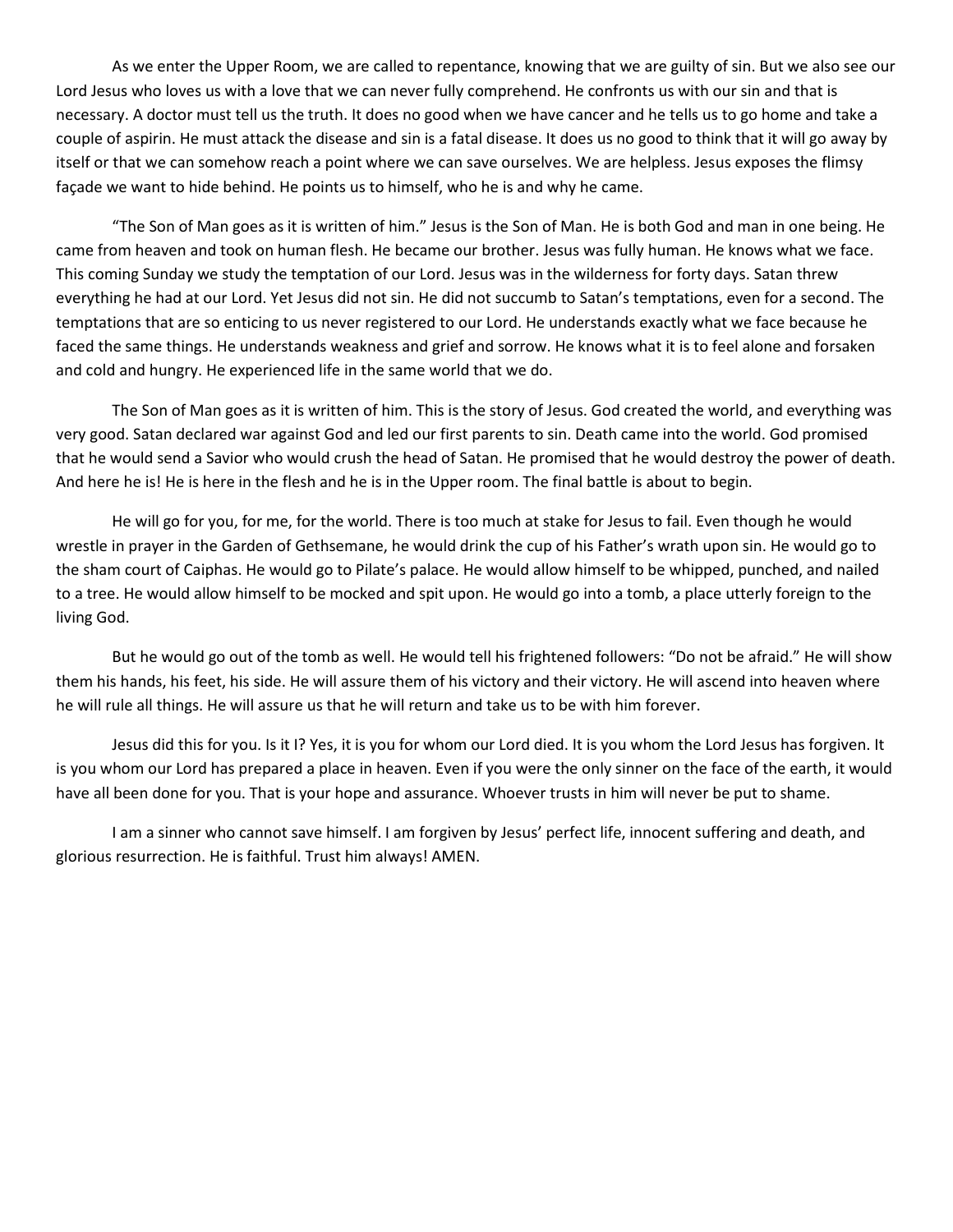# John 13:31-35 LOVE ONE ANOTHER

#### INI

I would like to start this evening by reading a part of a letter: "Falsehood is not found among them; and they love one another, and they don't hesitate to honor widows; and they rescue the orphans who are being abused. The one who has gives to the one who lacks, without bragging about it. And when they meet a stranger, they take him into their homes and rejoice over him as if he were a brother…And if there is among them any that is poor and needy, and if they have no spare food themselves, they will fast two or three days just so they can have something to share with the one lacking food. They observe the teachings of their Messiah with much care, living justly and soberly as the Lord their God has commanded them."

This letter was written almost 1900 years ago, 100 years after Jesus had died and rose again from the dead. It was written to the Roman emperor Hadrian by a pagan philosopher who was trying to explain what Christianity was all about. Isn't that something? What a powerful testimony the early Christians gave about the hope that is ours. They didn't merely speak words, they showed their love in their actions. They not only talked the talk, but they walked the walk. The unbelieving Greeks and Romans would certainly notice. "See how they love one another!"

This evening we continue our study on Three Words of Truth. It is a simple message, but one that shows what the Christian faith is all about. LOVE ONE ANOTHER! These words came from the lips of our Savior Jesus on the very night he was betrayed. He knew what was going to happen. He knew what lay ahead in the next 24 hours. He would be betrayed, arrested, denied, forsaken, beaten, and crucified. And yet he thinks not of himself. He thinks of his followers. He commands them to love, because he is love. Jesus encourages us this evening to listen to him. We are to turn to him in repentance and faith, looking at our Lord who came here to show us love and leaves us here to live in love.

Have you ever asked yourself the simple question: What was the Son of God doing on earth? We know that he came here. We celebrate Christmas every year. We hear about his miraculous works and his teachings. He is the very Son of God. He lives in the bliss and glory of heaven, in unapproachable light. Heaven is a place where there is no pain, no sadness, no heartaches or heartbreaks. Why would Jesus leave that and come here?

We have to focus on who God is. He is the Holy One. He is the Alpha and the Omega, the beginning and the end. He is the Great I AM. We use words that we cannot comprehend: eternal, unchangeable, omnipotent, omniscient, omnipresent and holy. He is completely independent. He does not need us for his happiness. He did not need to create the world for some sense of fulfillment or purpose. He does not need us, let alone to become one of us and to live among us for a time.

This God is love. We confess in the Nicene Creed: "For us and for our salvation, he came down from heaven..." Those follow earlier words: "We believe in one God, the Father Almighty, maker of heaven and earth, of all that is, seen and unseen…" God created the world, and all was good. Satan led our first parents to rebel against God and bring sin and death into the world. God did not hesitate. He already announced his plan of salvation in the Garden of Eden. He would send the Seed of the woman to crush the head of Satan. Since we were helpless to do anything, God would do everything himself.

I love Luther's great hymn, "Dear Christians, One and All Rejoice." Verse five says: "He spoke to his beloved Son: 'Tis time to have compassion. Then go, bright Jewel of my crown, and bring mankind salvation. From sin and sorrow set them free; Slay bitter death for them that they may live for you forever."

A daunting task! There was only one candidate and that was the very Son of God. He would not shrink from this task. He knew the stakes and he knew what it would cost him. He would become "the man of sorrows, acquainted with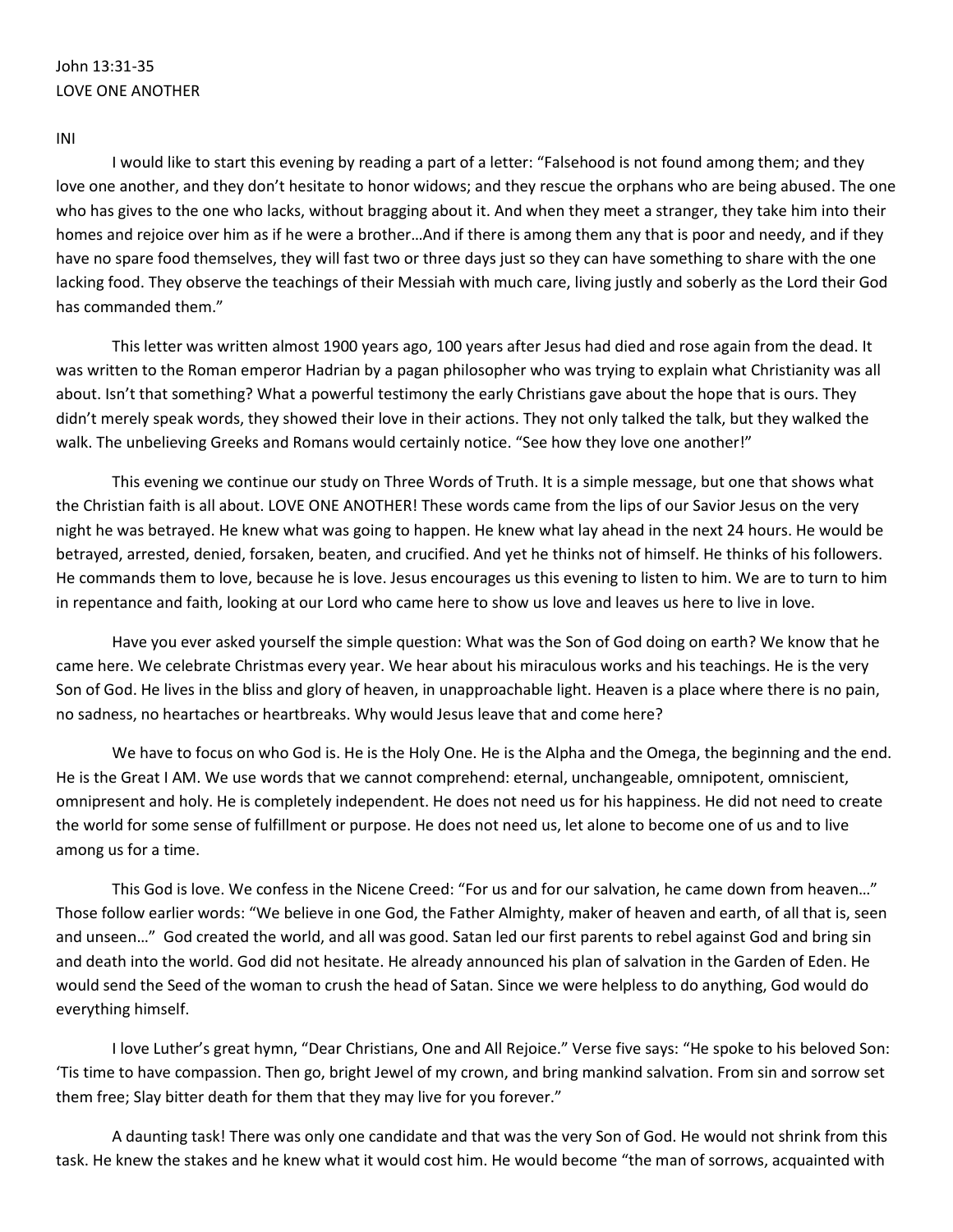suffering." He would be like a "sheep led to the slaughter, not opening his mouth." He would be the "Lamb of God who would take away the sin of the world." He came here for me, for you, for the world. By offering up his life he would bring glory to the Father and rescue us from death. He did not have to do what he did, but he did so out of love.

"This is love, not that we loved God, but that he loved us and sent his Son as an atoning sacrifice for our sins." "God demonstrates his own love for us in this: While we were still sinners, Christ died for us." St. John and St. Paul knew that love so well. They experienced it in their lives again and again. They knew that God did not treat them as their sins deserved. John was an apostle. He had been with the Lord Jesus throughout his ministry. John had seen everything. He was the one apostle who stood at the foot of the cross as Jesus was crucified. He called himself the "disciple that Jesus loved." He knew that firsthand. In his earlier days he was not the most patient person in the world. When a Samaritan village rejected Jesus, he and his brother James asked the Lord to call down fire from heaven to consume them. Jesus gave them the nickname "Boanerges, the sons of thunder."

And then there was Paul. He wasn't always known as that. His given name was Saul. He was a Pharisee who didn't believe any of this "Jesus talk." He thought that it was all a lie. He made it his mission in life to destroy this new religion known as Christianity. He was responsible for the death of many Christians. Then he met the risen Lord on the road to Damascus. His life was changed. Not only would he become a Christian, but he would become the Lord's apostle to the Gentiles, those people who were not Jewish. Both John and Paul would suffer many things for the name of Jesus.

Yet they knew that it was all worth it. They had learned of God's love for them. The word is agape. This is no mere friendship. This is the greatest love, a love that exists for its own sake, a love that loves the unlovable, the very love of God for a fallen world that would rebel against him and reject him at every opportunity.

Jesus said, "Greater love has no one than this, that he lay down his life for his friends." That is unbelievable. Jesus calls us his friends. He would lay down his life for us. Who would sacrifice his own life for his worst enemy? Who would die for someone who hated him? Who would suffer things that we can't even imagine for people who wanted him dead? Jesus, that's who. The Lenten story puts Jesus in the spotlight and shows us the ultimate love of God.

Jesus would not only die; he would rise from the dead. We know that. Jesus would return to the Father. His victory was assured. Therefore, the apostles could trust in God, even though their hearts were troubled. They did not need to be afraid. All their sorrows would be turned to joy. Their sins would be forgiven. And so are yours! "Be of good cheer; your sins are forgiven!" They are paid for in full by Jesus' holy, precious blood.

So where do we go from here? We know that our ultimate destination is heaven, the place from which our Lord came and the place to which he returned to rule all things. But we aren't there yet. The time will come, either when we die or the Lord returns in glory, but until then, we are still here in this evil world. What does Jesus call us to do? Love one another.

Jesus called it a new command. Was it really? Didn't God tell us to love him with all our heart, soul, strength, and mind? Didn't he tell us to love our neighbor as we love ourselves? Yes, he did, but here is what makes this command "new." We are to love "as I have loved you." This is not Law motivation, but rather pure Gospel. There is no loving anyone or understanding what true love is apart from knowing what God has done for us through his Son.

"As I have loved you." What words these are! What heights to shoot for! We want to love others as Jesus has loved us, putting us first, loving us above everything, doing what is best for us. "So, must you love one another." It is not optional. As we look at our Lord's life and what he did, so we must look at our own lives. Living our life in love is proof that we are Jesus' own people. "By this everyone will know that you are my disciples."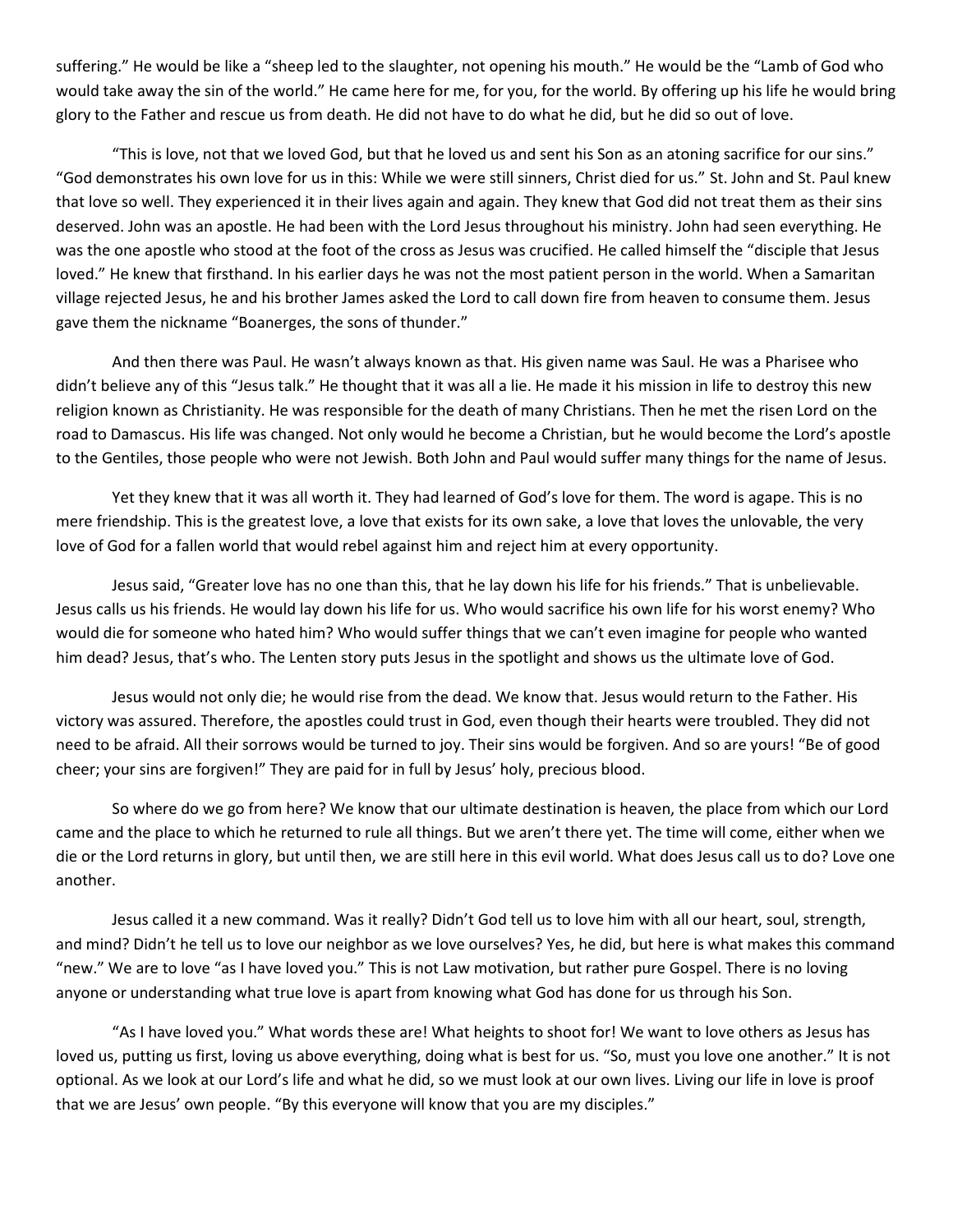I have now reached the point in my life when I can say that I have seen five generations of many families. It is amazing how you will see so many of the same things in families. Children not only look like their parents and grandparents, but they walk and talk just like them as well. They learn how to treat other people. They watch how Mom and Dad speak to one another and how they speak of others. They imitate us. It is not always pretty to watch. We see that sometimes we might be good role models for our children and grandchildren, and other times we hang our heads in shame.

We know our sinful natures that are absorbed in self-love. We don't put others first or second. Sometimes they aren't even on the list. Judas was absorbed by self-love. He let greed take over his heart. He didn't understand Jesus' love, even as Jesus washed his feet, even as Jesus warned him about his upcoming actions. His self-love destroyed him eternally.

Loving one another as Jesus did for us is not easy. It is even more difficult as we look at the world in which we live. Our Savior said that in the last days, because of the increase of wickedness, the love of most will grow cold. Do we really believe that we are not living in the last days? Don't we see the lack of love and concern by most of the world? Don't we see people constantly asking, "What's in it for me?" Aren't we tempted to ask that same question whenever we see a need? We want to limit our love. We want to love others, but only those who love us back, those who can do something for us.

God loves us. God has forgiven us. His love is always there. Even though we have sinned daily, even though we commit the same sins daily, he is there to assure us that we are his beloved, forgiven children. Every day he deals with us in mercy and grace. We must say with the Psalmist: "How can I repay the LORD for all his goodness to me?"

We cannot repay God's love. We can try to imitate it. We will fail, but we keep on trying. As we look at that letter from the pagan philosopher, wouldn't it be wonderful if he were speaking about us? I pray that reflects you. Love one another! AMEN.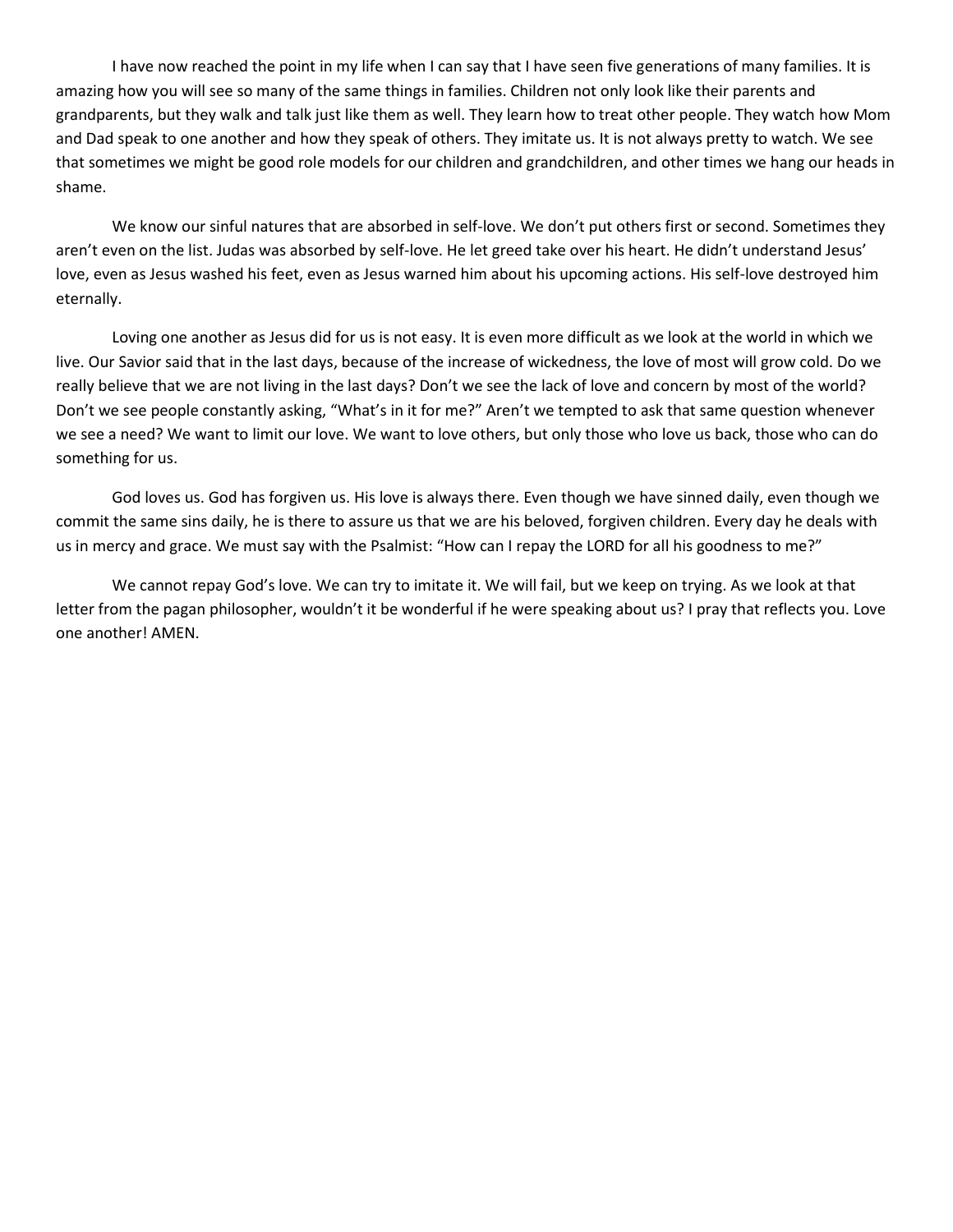#### Matthew 26:35-41 WATCH AND PRAY!

INI

Gardens can be beautiful things. In a few weeks, many will start planting their gardens for the spring and summer. Some will plant flowers, others will plant vegetables. They look forward to seeing the fruits of their labor. But they know that it is a lot of work. If one does not tend a garden properly, there will be all kinds of weeds that crop up next to the plants and flowers. It will not only look ugly, but the good stuff will be choked out.

And so it was in the Garden of Eden. Everything was perfect. Then Satan, the prince of darkness came with his lying tongue and poisoned everything. Death began to seep into all creation. Flowers began to wither; animals lost their tameness; fruit began to rot on the trees; insects began biting. Man tried to run away from God. He no longer wanted to visit with his Creator. Man began aging, and laboring, and sweating, and suffering, and dying. Yes, Adam and Eve lived a long time from our perspective, but they would eventually bend over and return to the dust from which they came. Their sin had deadly consequences. They were all too happy to listen to Satan. Well, by their actions, they and their descendants earned the right to do that forever, in hell.

This evening, we are in a different garden, the Garden of Gethsemane. A few days before this Jesus had ridden right past this garden as he entered Jerusalem on a donkey. It was a place Jesus and his disciples knew well. Jesus had often gone there to pray. This was a struggle that we can never begin to comprehend, a struggle that only Jesus could endure. Literally the weight of the world was upon him. Only he could do what needed to be done. He would have to take the sin of the world upon himself, into his own body. He would have to be forsaken by his Father in heaven, punished with the same hell that we deserve. He would have to endure it all. He would have to stay on the cross until every last sin committed by every last sinner was paid for in full. There was no backing out. Once he started it, he would have to complete it.

In Psalm 40, parts of which we just sang, the Son of God said about himself: "Here I am, I have come – it is written about me in the scroll. I desire to do your will, my God; your law is within my heart." Tonight, the same Son of God speaks to us from the Garden of Gethsemane and tells us three words of truth to sharpen our spiritual focus on our Lenten journey to Calvary: WATCH AND PRAY!

Most of us remember where we were the day the space shuttle Challenger exploded, and its crew died. It exploded shortly after liftoff and it happened because of one small piece of equipment, an O-ring, had failed. Often it doesn't take much to destroy something. Think of Smokey the Bear's warnings: "Only you can prevent forest fires!" All it takes is one match or lit cigarette.

In the Garden of Eden, it seemed so small. "Did God really say…" It seemed innocent, but we understand now exactly what Satan was doing. He would try to lead our first parents to doubt God's love and to doubt God's truthfulness. Perhaps God was envious of his new creation. Perhaps God did not want them to become his equal or even his superior. Satan offered a way to make that happen.

Ever since then, our human will has been in a constant battle with God's will. We love to use the first-person pronoun. Life is all about me and what I want. We see it every day in regard to our sexuality. I will love anyone I want! I will do anything I want! I will not accept any consequences of my actions! How dare you judge me! It covers more than sexuality. It covers every aspect of my life. We defiantly shake our fists at God and say: "My will be done! My will be done! And God, you will accept me on my terms!" That comes from our sinful nature. It is what we are born with. You see the defiant attitude of little children who will turn blue in the face, rather than listening to what their parents say.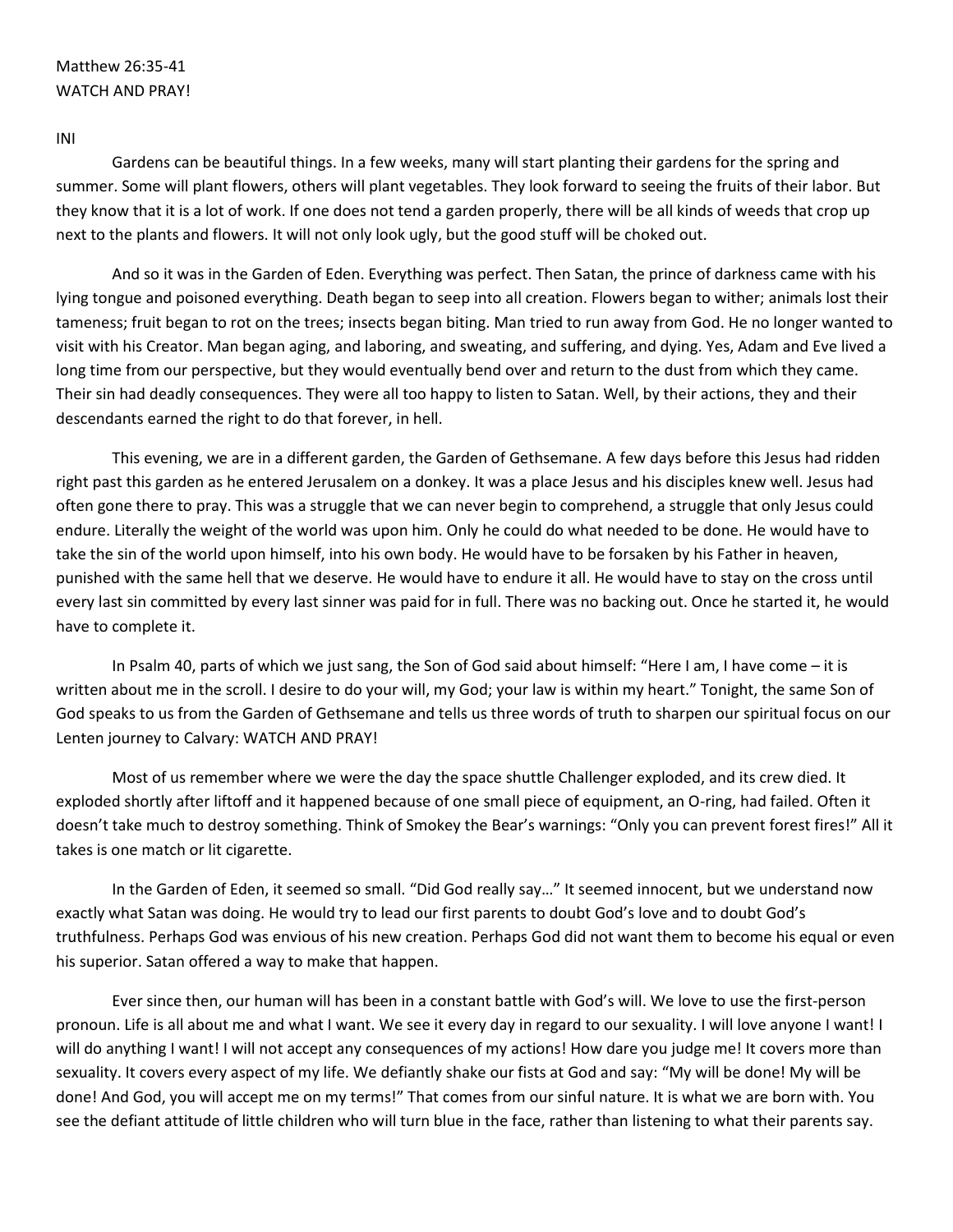Yes, this was Satan's sin, his arrogance, his desire to be as great if not greater than God. This is what got him thrown out of heaven and condemned to hell. And he wants the same for you and me, because misery loves company.

And now comes the second Adam, sent to do what the first Adam could not do. He must make everything right. He must obey the will of God. He must trust God's truthfulness and he must trust God's love. He must do the unthinkable, no matter how painful, no matter how gory, no matter how much it hurts his body, soul, and spirit.

Watch what it is going to cost him to do that! Jesus took Peter, James, and John with him into the garden and told them to watch. But watch what? Was he telling them to watch out for Judas who had gone out to betray him? Was he telling them to watch out for soldiers who would be coming after him? Certainly, they were to watch out for Satan's temptations, but was there something more than that? Yes, they were to watch him and try to understand what was going on.

Peter, James, and John had been with Jesus when he raised a little girl from the dead and gave her back to her parents. That was a wonderful thing. They were also with him on the Mount of Transfiguration when Jesus showed his heavenly glory and spoke with Moses and Elijah. It must have been spectacular. But the apostles were obsessed with glory and power and success. This was something different. Jesus would speak of bringing glory to his Father, but how would he accomplish that? He would do that by humbling himself unto death, even death on a cross. Yes, he would die a criminal's death, facing pain and scorn and rejection and hatred. He would bring glory to the Father by humble obedience.

We know the story of Christian martyrs in the early Church after our Lord ascended into heaven. They were arrested and tortured. They were brought to the Roman coliseum to die while the people cheered the entertainment. And yet they would die with joy on their lips, singing hymns and confessing their faith. They were going to heaven. This was not death, but rather the beginning of life, eternal life with God! The Romans didn't understand. But why then doesn't Jesus face his death the same way? He was so weakened that he could barely stand. He lay there face down to the ground under the burden that he was carrying. What does this mean?

This was no ordinary death. Jesus was asked to drink the cup of his Father's wrath upon sin. Imagine a cup filled with the most vile, putrid substances imaginable, a huge cup. Jesus was not only to take a sip, a sip that would make us vomit, merely smelling it, but he would have to drink the entire thing. There are sins so vile that we cannot imagine them. You will hear of things in the news that make your skin crawl. How could anyone do such horrible things? Multiply it by the billions of people who have lived on this earth and that is what Jesus faced. Drink it! Drain it! Every bit of it! There can be nothing left in that cup! You must drink it all!

But Jesus says, "Yet not as I will, but as you will!" Satan had returned to a garden to try his old tricks. We remember that when Satan tempted Jesus in the wilderness, we are told that Satan left him until an opportune time. Well, here it was! The temptation was there to escape the pain and embrace the glory! But Jesus would resist. He would do what needed to be done. He would do his Father's will.

And as Jesus would return to the apostles, they were sound asleep. Just an hour earlier Peter had promised, "Lord, I am ready to go with you to prison and to death." He would be with Jesus all the way. They assured Jesus that they could endure that same baptism of suffering that Jesus was about to undergo. Yet, here they were, sound asleep. These were fishermen who were used to staying up all night on the Sea of Galilee to make a living. But they weren't strong enough to stay awake even for an hour.

"The spirit is willing, but the flesh is weak!" We know that so well, don't we? We want to do what is right. We know what is right. We make promises to God and to ourselves that today will be different. But we are lazy. We fail to watch. We fail to pray. We fail to resist. We even play with fire and get badly burned.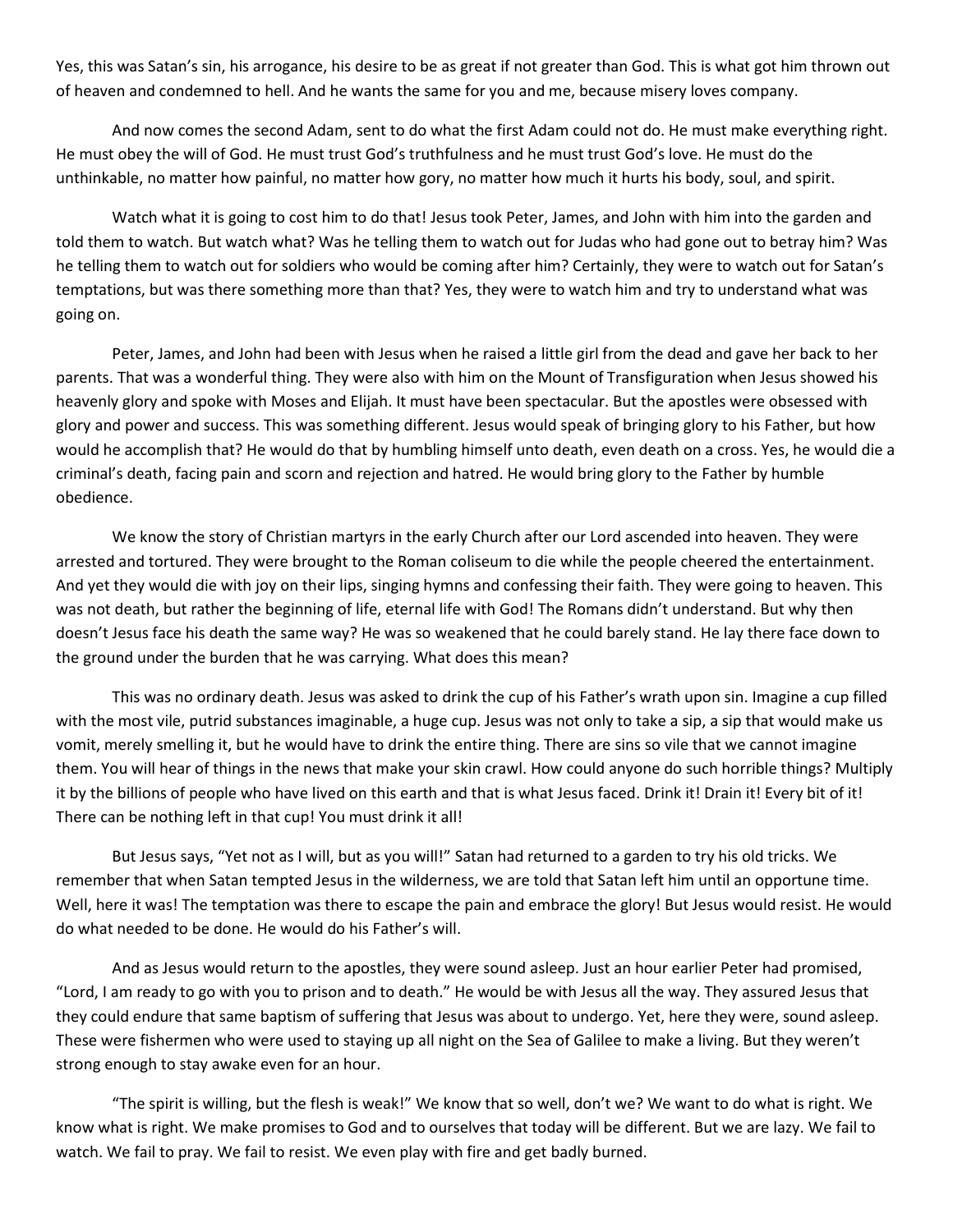The season of Lent is a time for spiritual discipline. Many people think of giving up chocolate or beer or something else. Others think that is a crazy idea. Lent is a time to watch and pray, to study the Word of God and see God's love for us. It is also a time when we are to look deep inside us and see our sinful nature, to see how totally helpless we are, to see why we needed Jesus to accomplish his mission of draining that cup of God's wrath upon sin, to go to the cross and stay there for you and for me.

We talk a lot about prayer, and rightly so! Jesus doesn't merely tell us here to "watch and pray," but "Pray so that you do not fall into temptation." Here our Lord Jesus isn't talking about asking God for blessings or praying for sick, loved ones or thanking God his blessings. Here he is telling us to pray for God to give us the strength to resist the temptations that will surely come our way.

We don't know when they are going to come. Satan doesn't call us to set up an appointment. We should know ourselves well enough to know that there are certain places and situations that we should avoid and sometimes we do. There are times that we think that we will have problems and we succumb. And there are other times when we think that we are strong like Peter did. Satan, the world, and our own sinful flesh will attack us when we least expect it. We are not strong enough on our own. We are far too weak. We need God's help and protection. We need the Word of God. We need the Lord's Supper.

Luther's explanation of the Third Petition of the Lord's Prayer states: "God's will is done when he breaks and defeats every evil plan and purpose of the devil, the world, and our sinful flesh, which try to prevent us from keeping God's name holy and letting his kingdom come. And God's will is done when he strengthens and keeps us firm in his Word and in the faith as long as we live." We are to cling to Christ and his cross. We pray that God's will be done not merely by us, but also and especially for us and in us.

We are weak, but Jesus is strong. He hears us and helps us. Watch and pray! AMEN.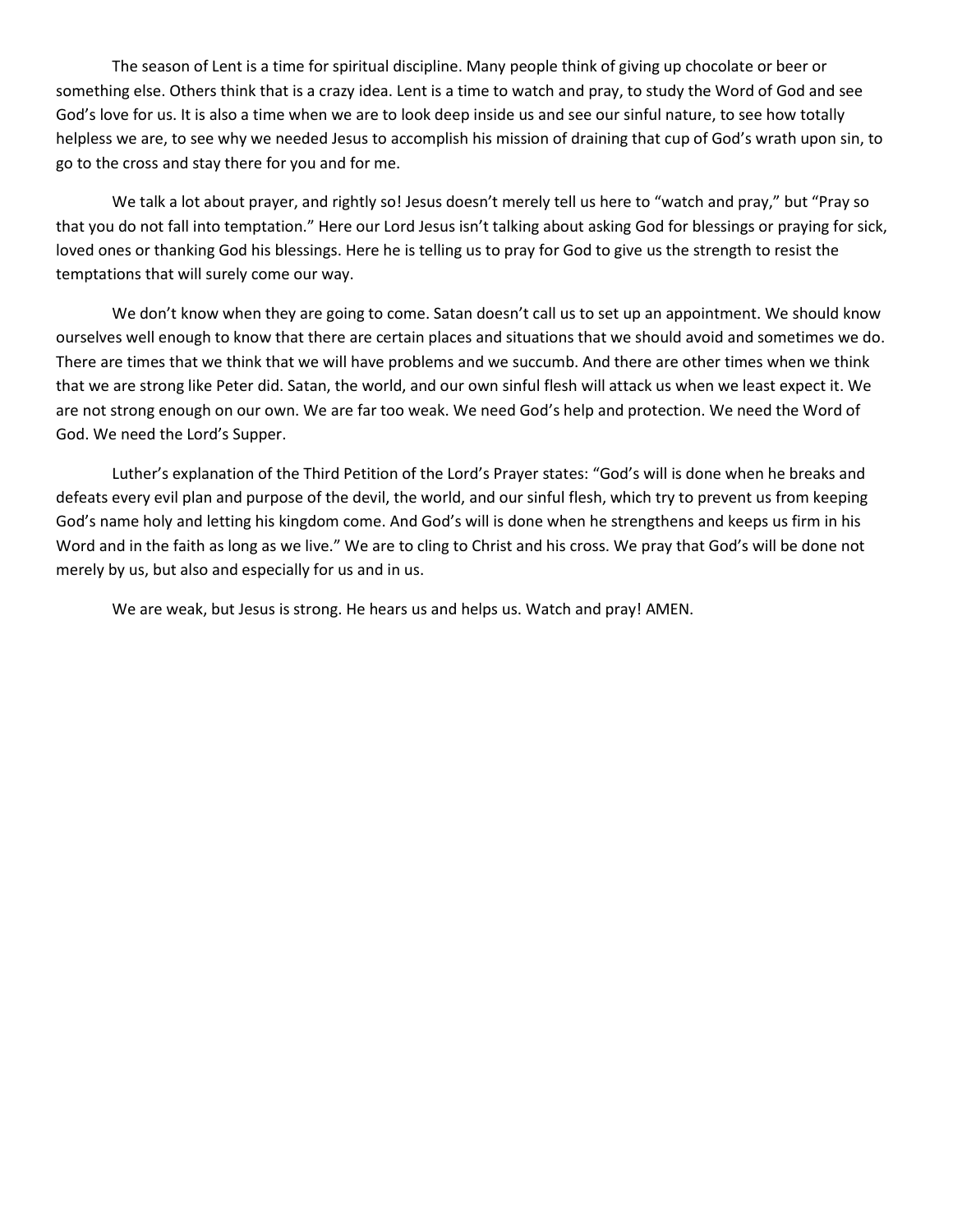INI

There were times when our Lord Jesus kept his identity hidden for a while. When Jesus spoke to the Samaritan woman at the well, he would slowly draw her to understand that he was not some ordinary man. She would come to an awareness of her sin, and she would see that Jesus was indeed the one that she and others were waiting for. She said, "I know that Messiah is coming. When he comes, he will explain everything to us." Then Jesus declared, "I who speak to you am he." There were other times when Jesus told his disciples not to tell anyone that he was the Christ. The time would come, but not now. Everything had to be the right time. God's plan of salvation would unfold just as God wanted it to.

And now the time had come! "Who is it you want?" The mob would reply, "Jesus of Nazareth!" Jesus would reply with three words of truth: "I AM HE!" With these three little words we will see that Jesus is the Almighty God, the humble Servant, and the faithful Shepherd.

What a night it had been already with so much more to come! Jesus and the apostles had celebrated the Passover meal in the Upper Room. He instituted the Lord's Supper. He had announced that one of the Twelve would betray him and the rest of them would deny him and run away. They would go to the Garden of Gethsemane where Jesus would wrestle in prayer as he struggled with drinking the cup of his Father's wrath upon sin. He would submit himself to his Father's will. "Not my will, but yours be done!"

And now would come a huge mob of people led by his traitorous disciple Judas: Roman soldiers, temple guards, Pharisees, servants, and probably some interested onlookers. They came with swords and clubs. They came with torches to hunt down this dangerous criminal known as Jesus who would probably try to run away in the cover of the night. Yes, they viewed Jesus as a dangerous man who had the potential to induce the crowds to riot. That might have happened if they had tried to arrest him in the middle of the day as he was teaching in the temple courts. "But this is your hour, when darkness reigns!" So, they came under the cover of the night, led by Judas.

Think about these words: "Jesus, knowing all that was going to happen to him…" This was not an educated guess. This was not the obvious conclusion that would be drawn from seeing the huge mob of people. Jesus knew everything. As the very Son of God, he knew all.

He knew all the people who were standing there, threatening him and attempting to arrest him. He could scan the faces of the crowd and tell you each person's name. He could tell you their family history, tracing the genealogy of every Jew back to Abraham and every Roman back to Noah. He could tell you where they came from: from Judea, from Rome, from Greece, from Egypt, from Spain, from wherever. He was God incarnate. He had created them all. And here they were, his handiwork, coming to arrest, abuse, mock, flog, and kill him. He knew all that was going to happen.

He spoke three little words: "I am he!" and by speaking those words knocked the entire mob to the ground. He showed the power that he had as the Son of God. This mob was not in charge. Jesus was. Jesus could have called down twelve legions of angels to fight for him, if he chose to do so. He had the power to resist. Jesus was the great I AM, the LORD God. He spoke many times of that power. I am the Light of the world! I am the Gate! I am the Good Shepherd! I am the Resurrection and the Life! I am the Way, the Truth and the Life! I am the Bread of Life! Only God could be those things and Jesus was every one of them.

Do you think that those in the crowd should have thought those things as they helplessly fell backward? They should have. This is the unbelievable thing that Jesus allowed himself to be taken captive. He would humbly submit himself to the Father's plan to buy us back from sin, death, and Satan. Everything would happen just as it was planned.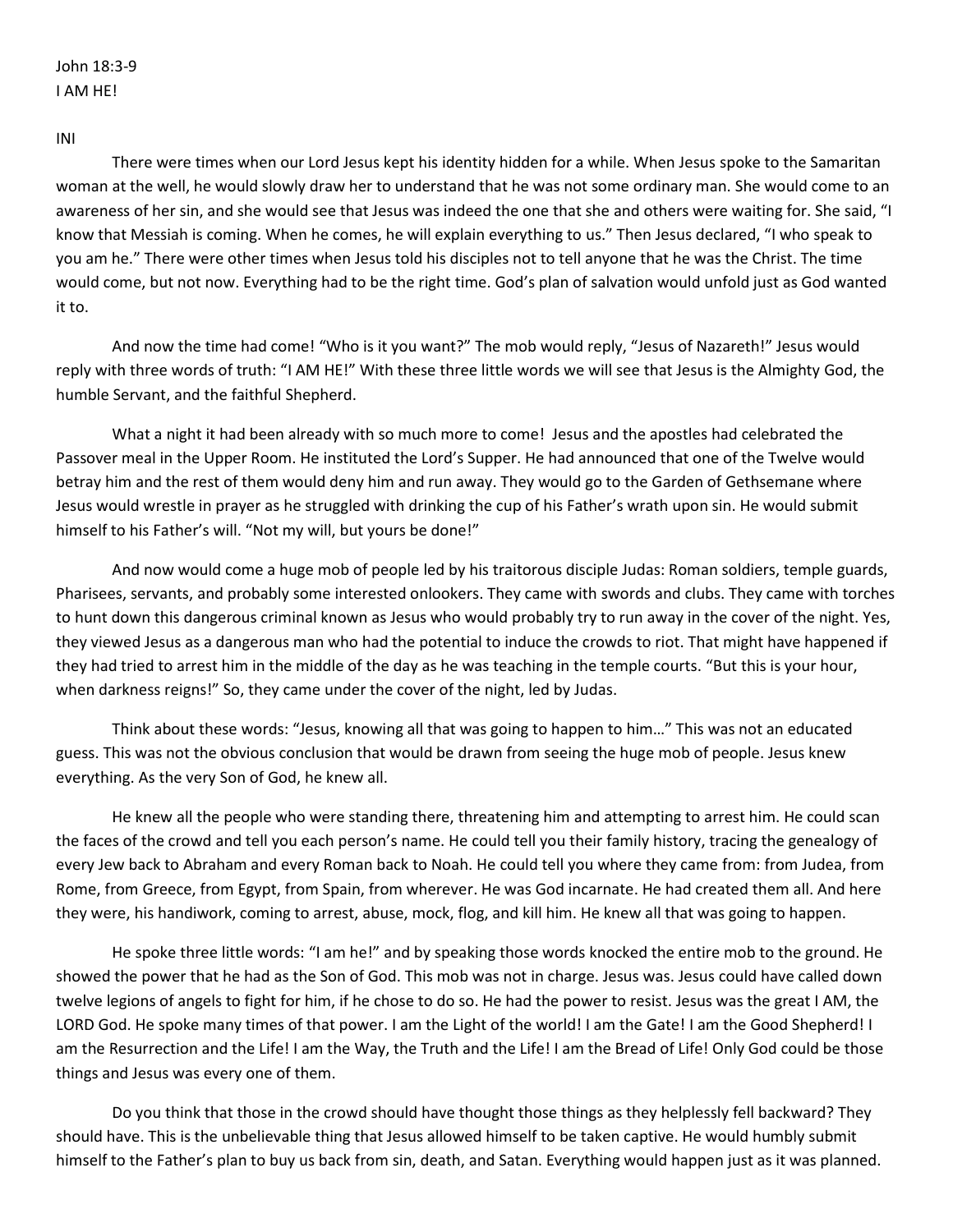Jesus was the humble Servant prophesied in the Old Testament. We certainly don't want to think of ourselves as servants. We want to think of ourselves as masters of all that we survey, giving orders to everyone so that our will be done. We look to our own interests. We look out for what is best for us. And when we do so, we can see why we have so many problems in our relationships with God and with each other.

Judas was leading the mob. Here is selfishness and pride personified. Look carefully! If we ever think that we are pillars of strength incapable of turning away from Jesus or falling from faith, look deep into Judas' eyes and see what sin is capable of doing. It didn't happen overnight. Satan led Judas one step at a time, starting with a little theft of money and thinking he could get away with it. The desire for money kept growing in his heart. Finally, Satan snapped the trap and Judas was caught. His pride and greed would not let him go. Sin is a horrible addiction, a horrible slavery. We want to convince ourselves that we don't have a problem. St. Paul reminded us last Sunday: "So, if you think you are standing firm, be careful that you don't fall!"

Everyone in the crowd came for his own reasons. They also came armed with weapons, thinking that they would encounter resistance. Jesus would fight, wouldn't he? Of course, he would, they thought. Anybody would put up a fight. If Jesus truly had the power to do miraculous things, who knows what he would try to do to get away? Even Peter thought that was the way to go. He drew his sword and cut off the ear of the high priest's servant. Peter was already feeling bad about falling asleep in the garden. He had promised Jesus that he would be with him all the way. He would fight for Jesus, but Jesus would tell them to put away their swords. He would heal the servant whose name was Malchus.

Jesus just stood there calmly. "I am he!" Jesus was not going to have one of his disciples take the fall for him. It was a new moon. There were no lights in the garden. The mob needed to have the torches and lanterns to be able to see. Jesus could have changed his appearance so that no one recognized him. He could have miraculously disappeared and reappeared somewhere else. He could have walked right through the mob as he did when the people in his hometown of Nazareth wanted to throw him off a cliff. He could have called down an angel army from heaven. But he said, "I am he!" He said it twice. He would make sure that they took the right man.

That is why Jesus came into this world, to be our Savior. He came "not to be served, but to serve, and to give his life a ransom for many," He came "to humble himself and become obedient unto death, even death on a cross."

One of the great "I AM's" of Jesus is that he is the Good Shepherd. Listen to some of the things he tells us: "I am the Good Shepherd. The good shepherd lays down his life for the sheep. I know my sheep and my sheep know me…The reason the Father loves me is that I lay down my life – only to take it up again. No one takes it from my, but I lay it down of my own accord…My sheep listen to my voice; I know them, and they follow me. I give them eternal life, and they shall never perish; no one can snatch them out of my hand." Could anyone else make such an astounding claim?

When Jesus was born, the shepherds of Bethlehem were outside, keeping watch over their flocks at night. They knew that there were always dangers threatening their sheep. Wolves and other predators were always on the prowl. If the shepherds were sleeping, their flocks could be attacked. They could lose some or even all of their flock. Jesus is the Good Shepherd. He would not let that happen to his flock. In the darkness of Gethsemane, he was keeping watch over his flock at night.

"'If you are looking for me, then let these men go!' This happened so that the words he had spoken would be fulfilled: 'I have not lost one of those you gave me.'" The one that the mob came to arrest is the one giving the orders.

Jesus is watching out for his disciples. He was not only watching out for their physical safety. He was watching out for their spiritual safety as well. We know what Jesus would endure both before the cross and on it. The apostles loved their Lord. They had followed him for three years. They listened to his precious words of life. They saw him heal so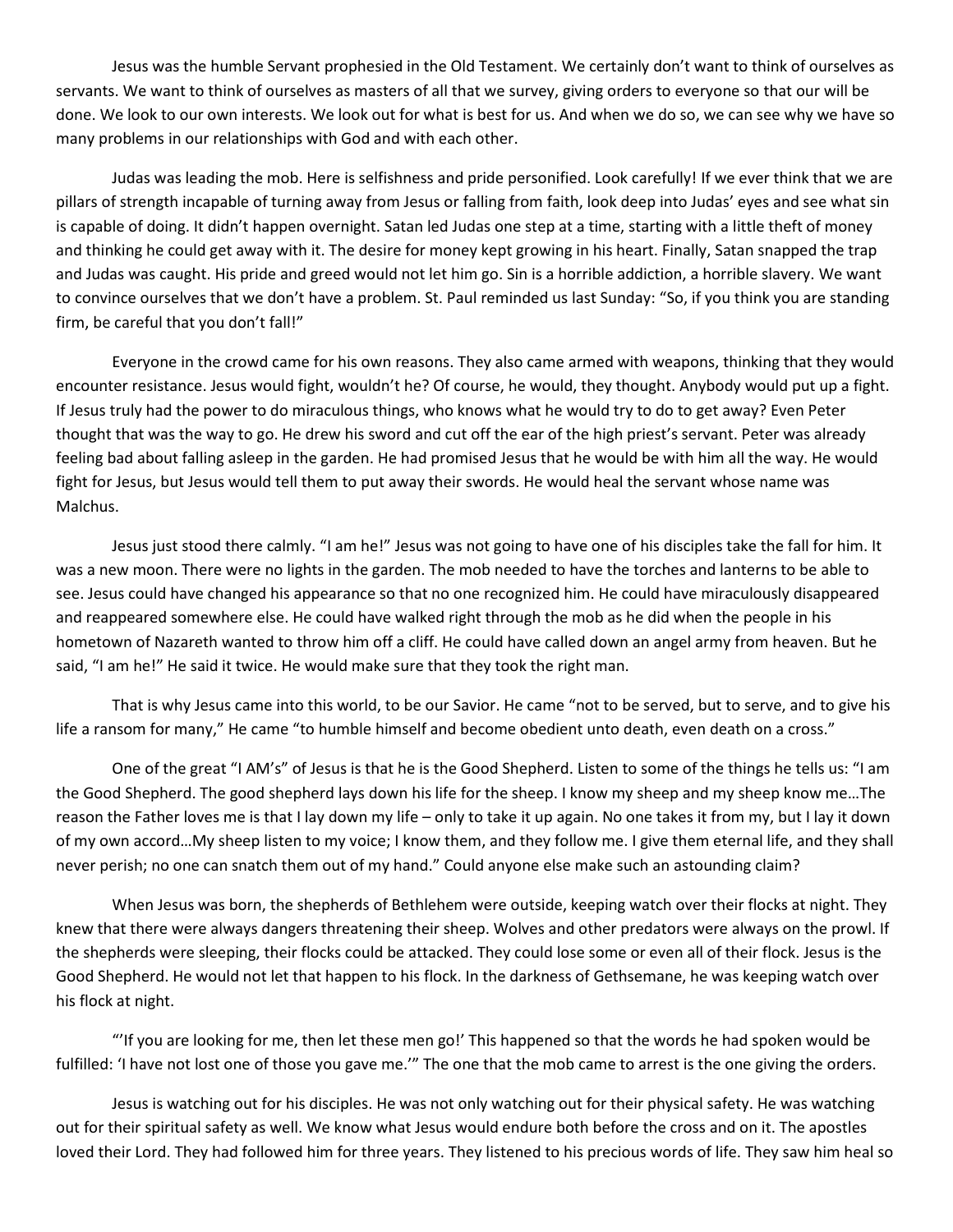many people. They knew that he had done nothing wrong. How horrible would it have been for them to watch everything that would happen to Jesus in the next twenty hours or so. To watch the beatings and the scourgings and insults of every kind may have been too much for them. Jesus would spare them. He would go it alone and he would have to do that. The Scriptures tell us that. They would strike the shepherd and the sheep would be scattered. They would be scattered, but they would not be lost. Jesus would not lose any of those entrusted to his divine care. They would go, but they would be brought together again on Easter Sunday.

And there was still love for Judas, the one who was betraying his with a kiss. It was not too late for this sheep. Jesus still loved him. As Jesus would speak and the crowd would be knocked backward, Judas would fall as well. He would be reminded one last time who he was betraying. Sadly, Judas would not see his sin and repent. He would not return to the fold of his shepherd.

Jesus came for you. He is your shepherd, the one who called you by name at your baptism and knows everything about you. He laid down his life for you, drinking the cup of his Father's wrath upon sin, going the horrible way of the cross, being forsaken by his heavenly Father, suffering the punishment of hell itself, and staying there until every sin of yours was paid for in full by his holy, precious blood. He promised that no one will pluck you out of his hand. He promised you a place in heaven and promised that he will not lose you.

We have this great hope, not because of who we are or who we imagine ourselves to be. We are helpless sinners who need a Savior. That is why Jesus came. He is our hope, our peace, our joy. We don't have to look around. Jesus stands before us and says, "I am he!" He is the almighty God, the humble Servant, and the faithful Shepherd. Look to him alone! AMEN.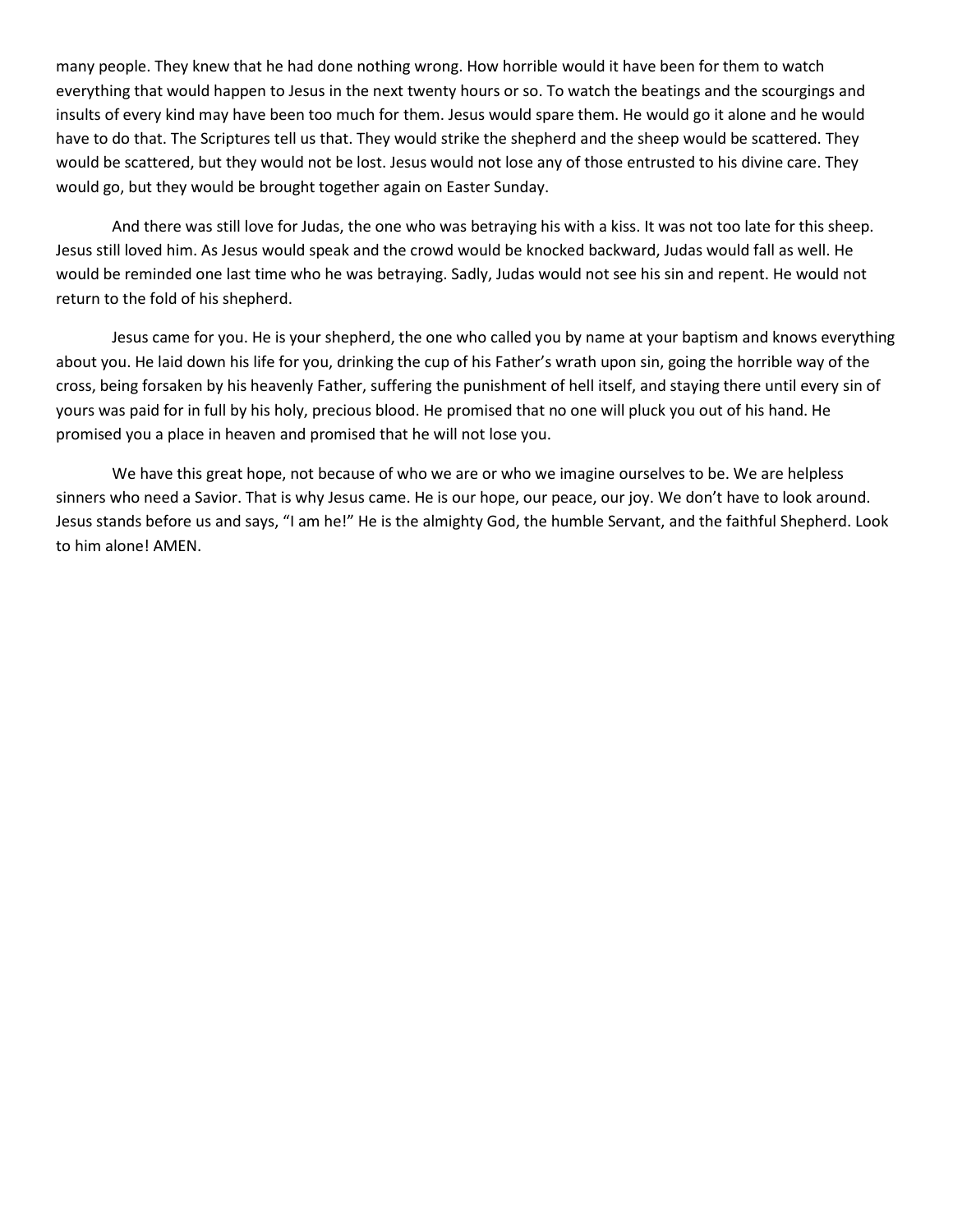# John 18:33-40 WHAT IS TRUTH?

#### INI

What is truth? Pick a story, any story. It really doesn't matter. You hear of something and you want to know more, so you go to the news. At 6:00 you listen to CNN and what their people say. Then at 7:00 you turn to Fox News and you hear something completely different. Are they covering the same story? Sometimes one network will spend almost an hour on a certain story and another network won't mention it at all. We hear a lot about fake news. We hear about Facebook and other social media refusing to accept certain stories. We see pictures being photoshopped. Things look realistic. Polls tell us how much someone is liked or disliked, but they never asked me. Sometimes, I don't know what to believe. What is truth?

Pontius Pilate asked that question. He probably wasn't a bitter cynic. He did, however, live in a world very similar to ours. There were all kinds of people with various philosophies and religions. He was a Roman man in a Jewish nation with a Greek language. He experienced every perspective. He didn't necessarily want the position he was put into. Perhaps he was being punished by being named governor of Judea. Perhaps it was going to be a steppingstone to something bigger and better. But he was stuck with it.

People were not going to like him, just because he was the Roman governor. The Jews were proud people. They didn't want the Romans there. This was their country, a country that supposedly God had promised to a man named Abraham. Pilate really didn't care about that. He was there to keep the people in line. There were some Jews who wanted rebellion. They were known as zealots. There would be occasional flareups, but generally things were pretty quiet.

There was one man named Jesus who came from a town in Galilee. There were all kinds of things being said about him by all kinds of people. Many people would say that he was the most wonderful, kindest, loving man that they had ever met. They claimed that he could do miraculous things that no one had ever done before. They claimed that he was the Messiah or Christ (whatever that meant). And then there were the Jewish religious leaders who hated him. This Jesus really got under their skin. It was no secret that those people wanted Jesus out of the way. Pilate was not a stupid man. He would have his spies out checking up on Jesus, making sure that Jesus was not a threat to the Roman government and secretly forming an army to lead a rebellion. They would report to Pilate that this Jesus might be somewhat misguided, but they didn't consider him to be a threat.

What is truth? We want the answer to that question as well, don't we? Even though Jesus doesn't directly answer Pilate's question, this text does indeed provide that answers we are looking for. WHAT IS TRUTH? Jesus isn't who people want him to be and Jesus is – thank God! – who he claims to be.

When you think about it, the arrest and trial of Jesus before the Sanhedrin really wasn't so much about anything he had done. It was a trial in search of a crime. We know that there were people paid to bring charges against Jesus, yet not even two of them could agree on anything. That wasn't very encouraging. The Law of Moses demanded that every charge be substantiated by two or three witnesses. They had to at least pretend that the Law of Moses mattered, even though they violated many other aspects, like conducting the trial at night.

The real crux of that trial hinged on who Jesus said he was. The opposition to Jesus had started long before this. The people were ready to stone him to death for blasphemy for claiming to be God when Jesus said, "Before Abraham was born, I am." Oh, yes, they tried to bring a charge against Jesus with his claim of destroying the temple and rebuilding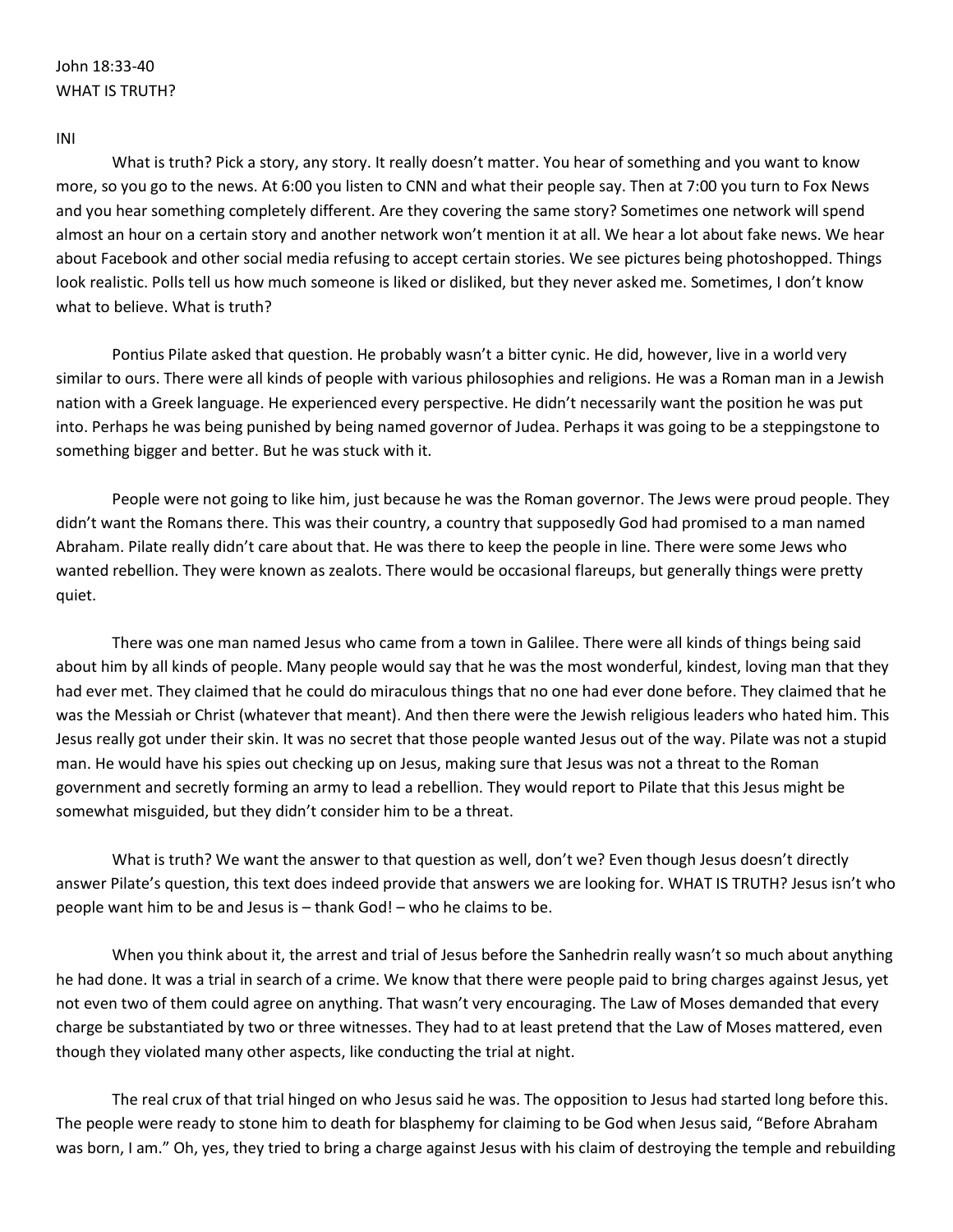it in three days, but that went nowhere. Jesus was, of course, speaking of his body that would be raised from the dead on Easter Sunday. Just as Pilate wasn't stupid, Caiphas the High Priest, wasn't either. He would get to the very heart of the matter. He would put Jesus under oath and ask him point blank: "Are you, in fact, the Son of the Blessed One? Tell us!" And Jesus would respond, "Yes, it is as you say!"

The Jewish leaders didn't need any more witnesses or any more testimony. They had him now! Yet they had one problem. They did not have the authority to put Jesus to death. For that they needed Pontius Pilate. They hated to do it, but it was necessary. They couldn't bring charges of blasphemy against Jesus. Pilate would simply laugh and go back to sleep. They would have to charge him with treason and sedition, trying to set up some sort of alternate kingdom. Pilate would have to investigate that. But as Pilate saw Jesus, humble, bound, beaten and bruised, yet quiet and peaceful, he couldn't believe that Jesus was a king. "You are a king, then!" Really?

Both Pilate and Jesus' accusers had this in common: Jesus wasn't who they expected him to be and he wasn't who they wanted him to be. It would have been so much easier for Pilate if Jesus really was a revolutionary. He could then have him executed with a clear and free conscience. But this man didn't look or act like a king. Something just wasn't right. Both Pilate and his wife were troubled. They knew this man was innocent of any wrongdoing. Pilate would ultimately go against his conscience to save his own skin and have Jesus executed. He would put a sign on the cross, "The King of the Jews," which may have been a jab at the Sanhedrin or a joke on Jesus.

As far as the Jewish people calling for the death of Jesus and the release of Barabbas, a notorious murderer, this was truly sad. John began his Gospel telling us: "He came to that which was his own, but his own did not receive him." Jesus had told his disciples and the crowds that he was not the kind of king they were looking for. His Bread of Life discourse drove many away as they realized that Jesus was not going to be their bread king, giving them all the earthly blessings their hearts desired. Satan had thrown out that temptation to our Lord in the wilderness to take the glory and skip the suffering. Satan was fine with Jesus having an earthly kingdom. He could not allow Jesus to complete his heavenly mission. Yes, many in Israel were looking for the next and greater King David who would once again restore Israel to former and even greater heights. Some wanted someone who would drain the worship swamp of its corruption. But they felt that Jesus couldn't possibly be who he claimed to be.

Many people today want Jesus to be someone else. Some want Jesus to be the social activist, fighting for what they perceive as justice for oppressed minorities. Others want Jesus to be their financial planner, helping them make good decisions so that they can be wealthy. Some want Jesus to run the governments of this world. He could certainly do a better job than what we have. And there are others who want him to be loving (according to their definition), never judging anyone for a lifestyle contrary to God's Word. How about a teacher and great moral example? But what is the truth?

We want to create our own truth. We want to convince ourselves that something is true because we believe that it is, whether there are any facts to back it up or not. We can say, "It's truth for me, and that's all that matters!"

Before Pilate stood one who was not merely truthful or a truth, but the one who was "the Way, the Truth, and the Life." It doesn't matter whether you accept him for who he is. It does not change the fact that "grace and truth came through Jesus Christ."

This Word, the Bible, is truth as well. God gave it to us because Satan is the prince of lies. He never stops lying, telling half-truths, twisting words, giving the ultimate "fake news." He did it with Adam and Eve. He did it with the nation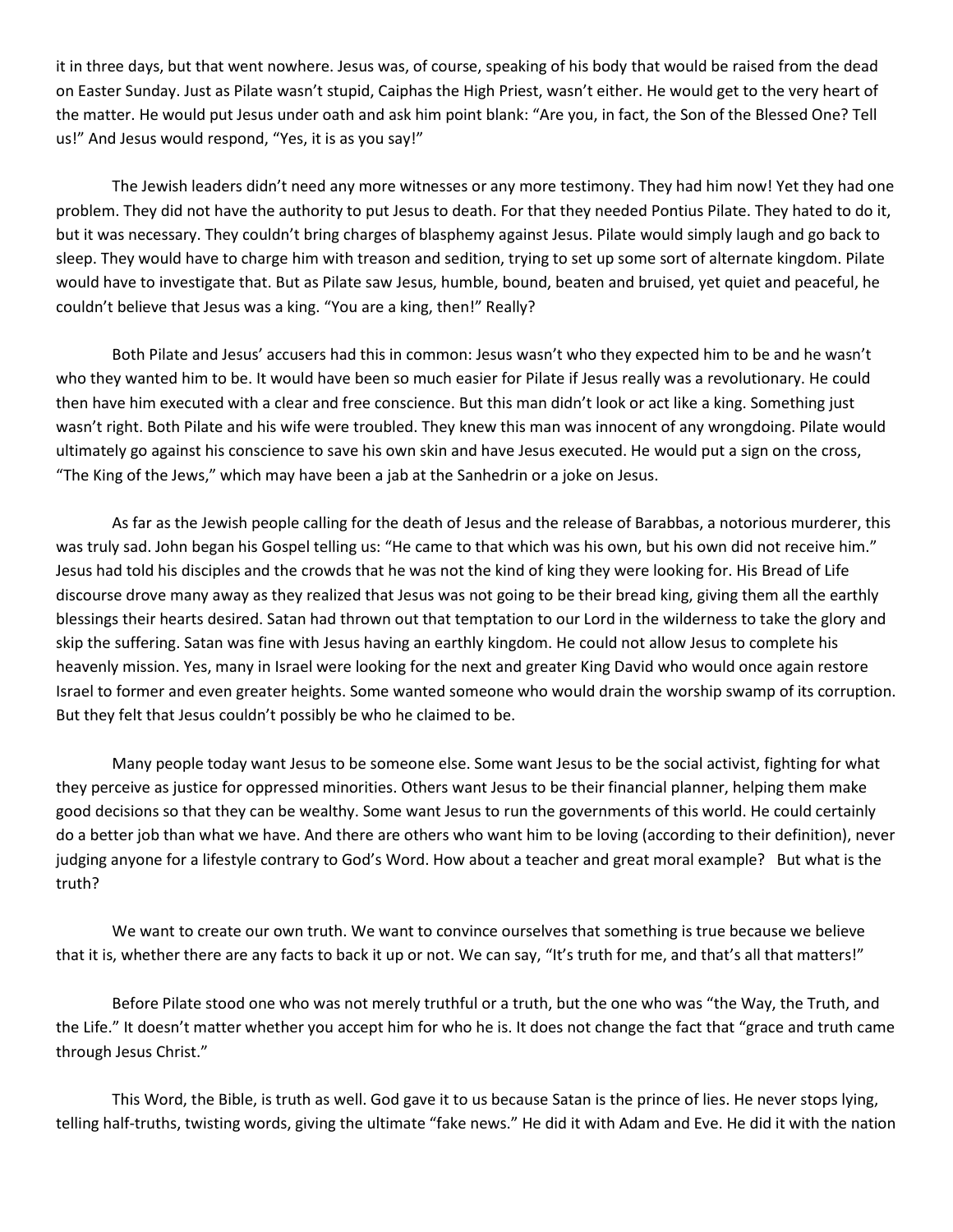of Israel. He did it in every country, in every culture, in every era, and he continues to do the same today. God tells us what is true, and he starts and ends with his Son, the Truth.

What is truth? Jesus of Nazareth is exactly who he claimed to be. He made that claim over and over again. He is the eternal God. Once again, we look at the great "I AM" statements of Jesus. "I am the Resurrection and the Life." "I am the Bread of Life." "I am the Light of the world." "I am the Good Shepherd." "Before Abraham was born, I am." You couldn't make those statements. I couldn't make those statements, but Jesus could because they are true.

Jesus came from a kingdom of truth. This is a kingdom that operates in a completely different way from the kingdoms of this world. In this kingdom the last are first and the first are last. Jesus would humble himself and become obedient unto death, even death on a cross. No job was too insignificant for this Divine Servant. He would wash his disciples' feet. He would be silent before the lies and unjust accusations of his enemies. He would set aside his divine power to punish those who were mocking and torturing him. He would perfectly obey everything his Father had commanded. He would faithfully carry out everything the Father had given him to do. Nothing would be lacking. He was our Substitute.

Why did he do all this? Because the wages of sin is death. Because there was no way for us to save ourselves. We did not possess the perfect righteousness that God's Law demanded from us. We had sinned against God and against our fellow man. God says that we can have no sin in us. If God, is indeed a God of perfect justice, then he must punish the guilty. But Jesus would be our Substitute. The wages of sin is death, but the gift of God is eternal life through Christ. Jesus took our sins and went to the cross, rejected by the world and rejected by his Father, as he took our sin and guilt. That is truth! He died for me. He died for you. He died for the world.

This is truth. Jesus is not what we want. He is what we need. We don't need him to be a social justice advocate or financial planner or even a nice guy who makes us feel good about ourselves. We need a Savior who will rescue us from our slavery to sin, death, and the power of Satan. We need one who will crush the head of Satan. We need one who will destroy the power of death. Here he stands, in Pilate's hall, the who is the Truth, the Son of God and the Son of Man. The crowds will make the wrong choice. They will cheer to release Barabbas, and Jesus will go to do what he came to do, the very meaning of his name. He will save his people from their sins.

Do you want that truth, a truth that might hurt us as we look at our sins that we don't want to confess and give up? Or would you rather listen to Satan's lies and make up your own truth as you go along? Like the Sanhedrin, like Pilate, like the mob, we have that choice. Jesus says, "Whoever believes in me shall not perish but have eternal life!" That is truth! AMEN.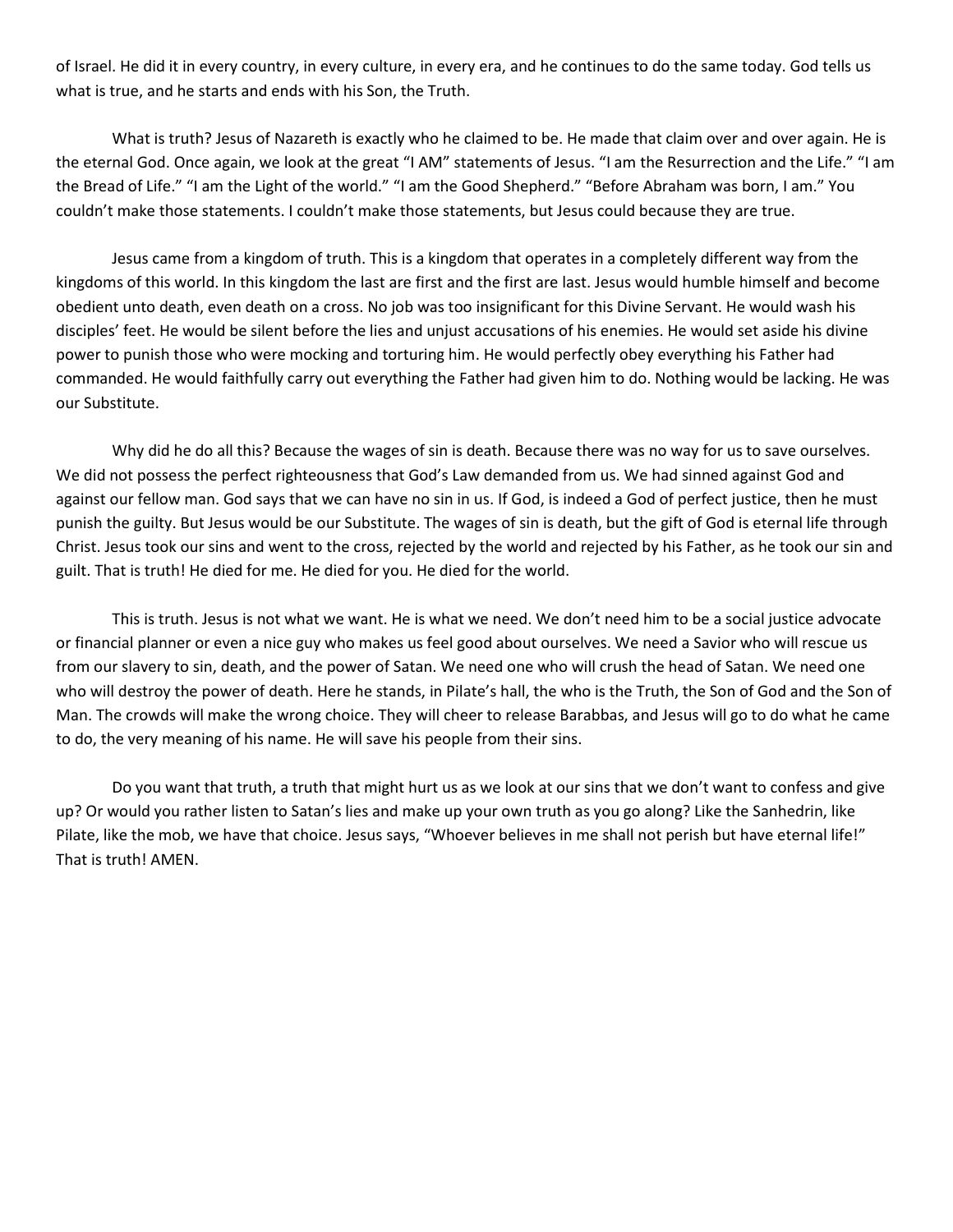# John 19:14-18 TAKE HIM AWAY!

INI

"Take him away! Get him out of here! He's a bum! We don't want him anymore!" Harsh words! They show how quickly one can fall out of favor with the crowd. A couple of years ago, many people in Detroit were saying that about Justin Verlander, the star pitcher for the Detroit Tigers. He was a great pitcher, winning many games and many awards. The Tigers weren't doing as well as they had in the past when they were in the playoffs and World Series. Justin had some problems with injuries and his fastball was a little slower than it had been. People wanted him out. They didn't care what the Tigers got for him. He had been a great pitcher and a great person in the community. He had no problems with drugs or other things. Many people just wanted him gone for whatever reason. He got traded to Houston and won them the World Series. He just got a raise to \$33 million per year. I think that he could still help the Tigers.

People can fall out of favor with the mob very quickly. It can happen overnight. Athletes, politicians, personalities, heads of corporations. Just one mistake and people will turn on you. We love to build people up so that we can tear them down. Was there anyone who fell faster than our Lord and Savior Jesus? On the Sunday before, he entered Jerusalem, being acclaimed as the Son of David. By Friday morning, the crowds were screaming, "Take him away! Crucify him!"

The prophet Isaiah had told us that it would happen: "He was despised and rejected by men, a man of sorrows and familiar with suffering. Like one from whom men hide their faces, he was despised, and we esteemed him not." Jesus had foretold that he would go to Jerusalem where he would be handed over to the Gentiles and crucified. And now it was taking place!

It had to be a raucous crowd that Friday morning as the crowd was getting into it. Jesus had been arrested in the middle of the night, brought to trial before the Jewish council, the Sanhedrin, and handed over to Pontius Pilate, the Roman governor. The people demanded Jesus' death by crucifixion, as a common criminal. Even though Pilate saw Jesus as innocent, he would acquiesce to the crowd's demands.

During these midweek Lenten services, we have been focusing on Jesus' passion leading up to his crucifixion. This is the final farewell the people of Jerusalem, the city of peace gave to him, shouts of anger and hatred: "Take him away! Crucify him!" Satan was certainly hard at work among the people, stirring them on to that decision. But God was also at work that day, accomplishing his purpose. We have these three words of truth: TAKE HIM AWAY! to leave the crowd behind to its cravings and to move forward the Father's gracious plan.

It seems crazy. Why was the crowd so bloodthirsty? Why did they want Jesus to die! What had Jesus done besides heal the sick, give sight to the blind, make the lame walk, drive out demons, feed the multitudes, raise the dead, and teach the people the correct understanding of the Scriptures so that the people could understand the message of Moses and the prophets? Could we say that these were evil things? But this is exactly what Jesus was speaking about when he had told his apostles earlier that evening: "They hated me without reason."

There are people who say and honestly believe that we are all good by nature. Doing evil is only something that a person learns somewhere along the way. Sadly, we are all born with a sinful nature that looks out only for ourselves. Parents don't teach their children to hit each other and call them names or demand that they get what they want when they go to the store with Mom or Dad.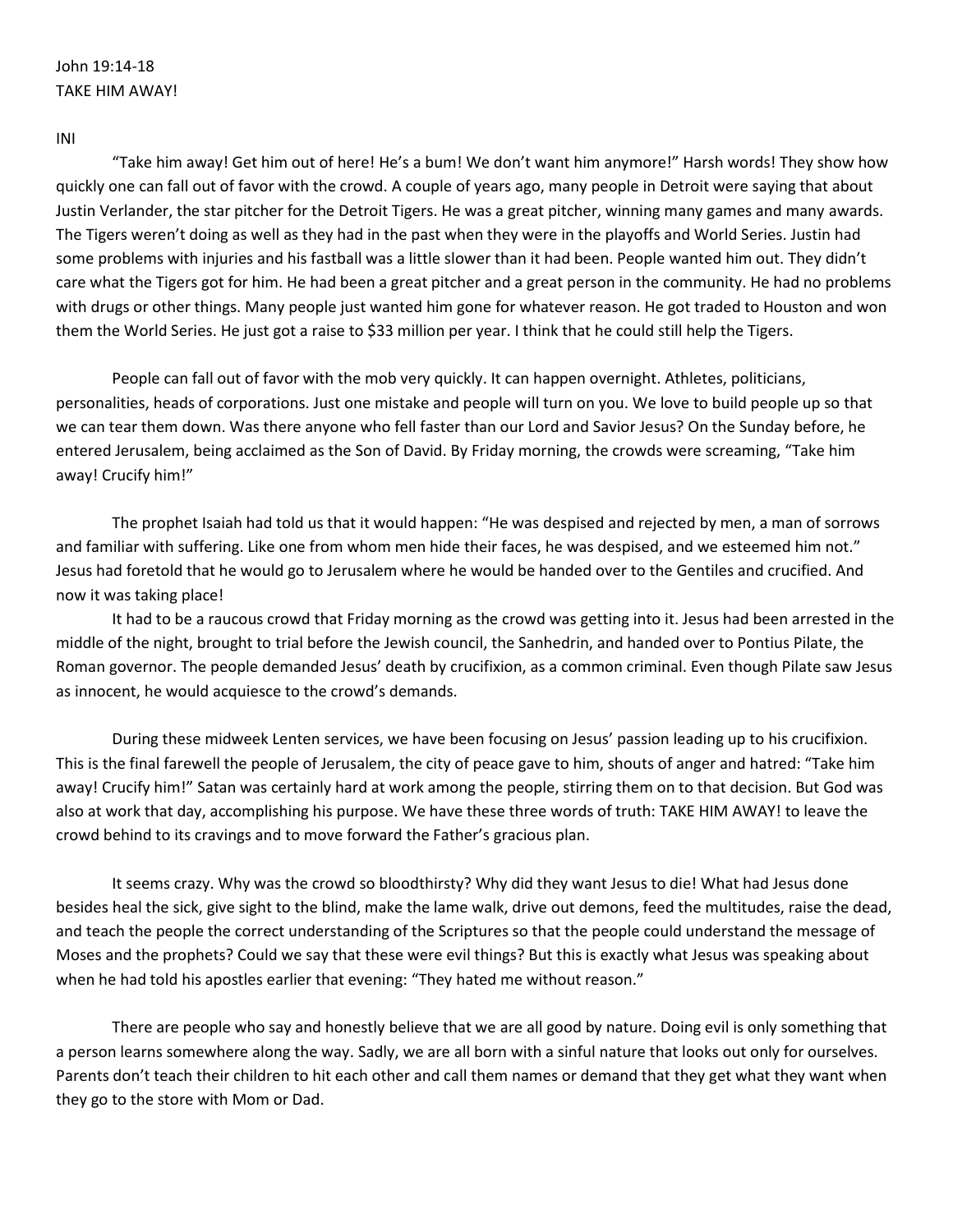Here in the crowd of Jerusalem, we see what the sinful mind is capable of. "The sinful mind is hostile to God!" We want nothing to do with God. We rebel against him and want him out of our lives. We don't want God telling us or even suggesting to us that our lifestyle is wrong and should be changed. We want to do what we want to do. On that day, whether you were Jew or Gentile, you wanted the same thing. You wanted Jesus gone, out of the way, dead, so that he would no longer bother you!

Jesus would pick up his own cross and leave the people to their cravings. What were they craving? They were craving Jesus' blood, but why? The Jewish religious leaders who led the mob wanted him dead because they saw Jesus as a threat to their peace, security, and prosperity. Even though they were now under Roman rule, they enjoyed a cozy relationship with the Romans. The Romans would leave them alone as far as their worship life was concerned. They were able to make money, lots of money, from selling animals in the temple, raising the price, and gouging the people. Supply and demand! Jesus had driven out the money changers in the temple twice. He had done it just a few days before this. They didn't want Jesus threatening their prosperity.

They may have been the religious leaders, but they certainly weren't godly. That didn't matter to them. They wanted power and control of the people. They had it and they didn't intend to lose it. They would say, "We have no king but Caesar." Within forty years Caesar would have his armies attack the city of Jerusalem, kill thousands, and destroy the temple. Yes, the city would be destroyed. The Jews would be driven out of their holy city and banished. How ironic! This was the time of Passover, the greatest festival of the people, the festival that celebrated their freedom as God led his people out of slavery in Egypt. But here, as they demanded the death of the Son of God, they pledged themselves to return to slavery.

We are naturally slaves to sin. For all that we talk about freedom, we crave being slaves. We see the horrible power of addiction in people's lives: addictions to alcohol and other drugs, addictions to gambling, addictions to sex, addictions to power, money, food, you name it. Even though people know that they are addicted, they try to deny it and say that they are in total control. Our natural focus is not on God and eternal life. We are here in this world and we will try to make this world our heaven. I went to Opening Day last week. Many people were partying already at 6:00 in the morning. By the time the game started at 1:00 they were pretty wasted. They will tell you that they had a great time and can't wait to have an excuse to do it again. When Jesus says, "Whoever wants to be my disciple must deny themselves and take up their cross daily and follow me," Satan will say, "What kind of life is that? How dare Jesus say such a thing? Take him away!"

I don't know if you have ever seen a mob in person. It is a scary thing. You have a few people leading it and people will join right in, doing things that they might not do regularly because they don't want to get arrested. But if everybody else is doing it, they feel no regrets. They are happy to do it. It shows our sinful nature at its worst. Perhaps many in Jerusalem did not think of calling for Jesus' death when the day first began, but if everyone else was doing it, it must be something good.

Thankfully, our salvation does not depend, even a tiny bit, on our devotion, our zeal, our commitment to follow Christ. None of us would make it. It all depends upon him, his devotion, his zeal, his commitment, to fulfill his Father's plans for our eternity.

Jesus would take up his cross and quietly go to Calvary where they would crucify him. He would leave the mob to their bloodthirsty cravings, but he would move forward the Father's gracious plan. This is what he came to do. It was the time of the Passover. God had told the Israelites to take the blood of an innocent, spotless lamb, and put it on the doorframes of their homes. When the angel of death came to the homes of Egypt, he would pass over any homes that